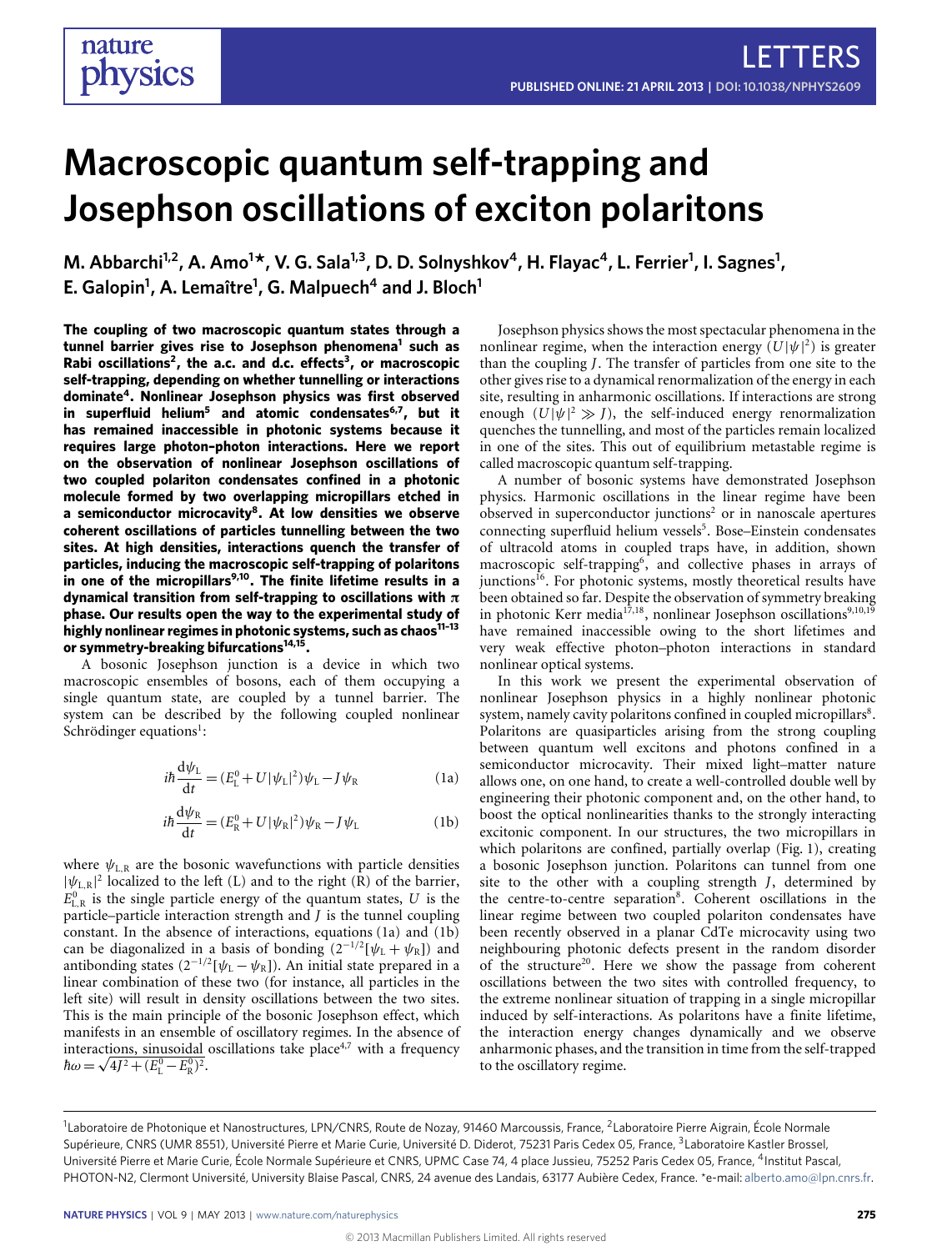

<span id="page-1-0"></span>**Figure 1** | **Rabi oscillations and a.c. Josephson effect. a**, A polaritonic molecule. The coupling *J* (0.1 meV) between the lowest energy state (ground state) of each micropillar (L, R) gives rise to bonding (B) and antibonding (AB) modes. **b**, Emitted intensity when an off-centred Gaussian pulse at low power (2.5 mW) excites the system. **c**, Measured population imbalance (grey line) and phase difference (red dots), showing harmonic oscillations with a frequency given by  $\hbar \omega = 2J$ . The slight asymmetry of the oscillations about  $z = 0$  might be caused by an unintentional difference in the size of the micropillars. **d**, The a.c. Josephson regime is achieved by adding a cw beam on top of the right micropillar, which creates a reservoir (shown in yellow) inducing a static blueshift of its ground state energy. **e**–**f**, The larger bonding-antibonding splitting results in faster intensity oscillations (**e**), and in a monotonously increasing phase difference (**f**, red points).

The coupled micropillars used in our studies [\(Fig.](#page-1-0) [1a](#page-1-0)) are obtained by dry etching of a planar semiconductor microcavity with a Rabi splitting of 15 meV at 10 K, the temperature of our experiments (see Methods). Each individual pillar has a diameter of  $4 \mu m$  and presents a series of confined polaritonic states $21-23$  $21-23$  with a lifetime  $\tau \sim 33$  ps. The centre-to-centre separation of 3.7 µm results in a tunnel coupling of the lowest energy confined polaritonic states (ground state) of  $J = 0.1$  meV. This double potential well system can be described by equations [\(1a\)](#page-0-0) and [\(1b\)](#page-0-1) with the addition of a phenomenological decay term<sup>[9](#page-4-7)[,24](#page-4-20)</sup>,  $-i(\hbar/2\tau)\psi_{L(R)}$ , accounting for the polariton losses due to the escape of photons out of the cavity, and with a positive value of *U* coming from the polariton–polariton repulsive interactions<sup>[25](#page-4-21)</sup>.

ulsive interactions<sup>20</sup>.<br>The Madelung transformation  $\psi_{\text{L,R}}(t) = \sqrt{N_{\text{L,R}}(t)} e^{i\theta_{\text{L,R}}(t)}$  allows us to rewrite equations  $(1)$  in their dynamical form<sup>[4](#page-4-2)</sup>:

$$
\frac{\hbar}{2J}\dot{z} = \sqrt{1 - z^2(t)}\sin\phi(t)
$$
 (2a)

<span id="page-1-1"></span>
$$
-\frac{\hbar}{2J}\dot{\phi} = \frac{E_{L}^{0} - E_{R}^{0}}{2J} + \frac{UN_{T}e^{-t/\tau}}{2J}z(t) + \frac{z(t)}{\sqrt{1 - z^{2}(t)}}\cos\phi(t) \quad (2b)
$$

where  $z(t) = \frac{N_L - N_R}{N_T}$  is the population imbalance between the two micropillars (with  $N_T = N_L + N_R$  the total population), and  $\phi(t) = \theta_L(t) - \theta_R(t)$  is the phase difference.  $E_L^0 - E_R^0$  is the energy difference between the ground states of the left and right micropillars in the absence of coupling, negligible in our case as the two pillars are nominally identical. The second term on the right hand side of equation [\(2b\)](#page-1-1) contains all the features due to interactions, and it is the only one that is affected by the polariton finite lifetime.

To study the different Josephson regimes we excite the system with a 1.7 ps pulsed laser resonant with the ground state energy of the micropillars (∼780 nm). The spectral width of the laser  $(0.4 \text{ meV} > J)$  allows us to initialize the system in a linear combination of bonding and antibonding states<sup>[26](#page-4-22)</sup> (B and AB in the figures). We use a 10 µm wide Gaussian excitation spot, covering the whole molecule. In this geometry,  $\phi(0) = 0$  and the initial population imbalance  $z(0)$  can be tuned by shifting the spot with respect to the centre of the molecule.

The light emitted from a single polaritonic molecule is collected with a microscope objective in reflection geometry and analysed in energy and time by means of a spectrometer coupled to a streak camera. To avoid the strong reflection of the laser beam in our detectors, we select the linear polarization of emission that is perpendicular to that of the excitation (parallel to the molecule long axis). The molecules present an intrinsic linear polarization splitting along a non-trivial direction which slowly rotates the polarization direction of the injected polaritons<sup>[27](#page-4-23)</sup>. This allows us to measure in cross-polarized detection the energy, population imbalance  $z(t)$  and phase difference  $\phi(t)$  between the two sites (see Methods). The polarization splitting is of the order of ∼40 µeV, resulting in a polarization rotation that is much slower (>70 ps) than the Josephson oscillation timescales in our system (up to 21 ps).

At low excitation density  $(2J \gg UN_T \approx 0)$ , interaction effects are negligible and the dynamics of the system is entirely dominated by the tunnel coupling. This is the situation presented in [Fig.](#page-1-0) [1a](#page-1-0)–c: coherent oscillations of the population and phase are observed when the initial population imbalance is  $z(0) = 0.45$ . The measured oscillation period of 21 ps coincides with that expected for the nominal coupling of  $J = 0.1$  meV in this molecule. The periodic oscillations of both population and phase around zero correspond to the regime of Rabi oscillations of two coupled modes with  $\Delta E \equiv E_{\rm L}^0 - E_{\rm R}^0 \approx 0.$ 

A different regime, characterized by a running phase, can be accessed by inducing an energy splitting  $E_L^0 - E_R^0 \gtrsim J$  between the ground states of the micropillars. To do so, we add a weak continuous wave (cw) non-resonant beam (730 nm) focussed onto one of the micropillars (the right one, see [Fig.](#page-1-0) [1d](#page-1-0)–f). This beam creates an excitonic reservoir which interacts with the ground state polariton mode of that micropillar, inducing a stationary and local energy blueshift of about 0.35 meV (see Supplementary Fig. S2). Nevertheless, particle self-interactions (within the condensates) remain negligible ( $UN_T \approx 0$ ). [Figure](#page-1-0) [1e](#page-1-0),f shows that the addition of this beam results in an acceleration of the oscillations, and in a phase difference  $\phi(t)$  which monotonously increases with time, well reproduced by our simulations (see section D of the Supplementary Information). This regime is analogous to the socalled a.c. Josephson effect, in which a constant voltage difference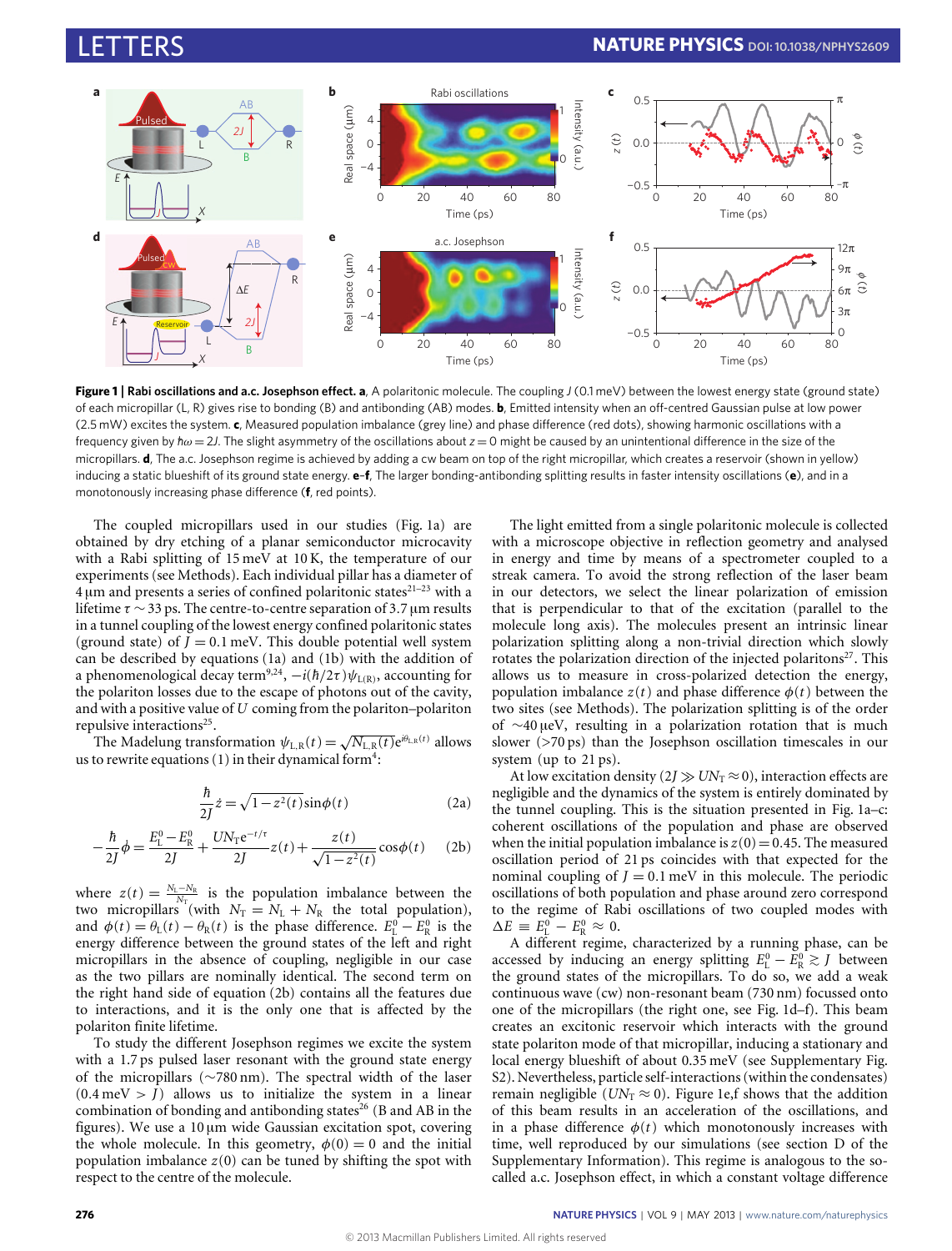

<span id="page-2-0"></span>**Figure 2** | **Anharmonic oscillations. a**, Real space emission dynamics for a high-power excitation (27 mW). **b**, Measured population imbalance (grey line) and phase difference (red dots), evidencing a monotonously increasing oscillation period, explicitly reported in **d**. The apparent damping of the oscillations observed in **a**,**b** arises from pulse-to-pulse power fluctuations in the excitation laser. **c**, Result of a simulation based on equation (2) with initial population imbalance  $z(0) = 0.62$ ,  $\phi(0) = 0$ ,  $J = 0.1$  meV,  $UN_T(t = 0) = 1.2$  meV and  $\tau = 30$  ps. **e**, Energy- and time-resolved emission from each micropillar. The time-dependent energy splitting can be extracted from the position of the emission of left and right micropillars at each time delay, as shown for  $t = 20$  and 30 ps in **f**. **g**, Energy difference between the ground state energies of each micropillar measured experimentally (dots) and simulated (solid line). Error bars show the spectral resolution of the experiment.

across two superconductors connected by a tunnel barrier gives rise to an oscillating current<sup>[3](#page-4-1)</sup>. It corresponds to the recent observation of coherent oscillations between two localized states trapped within the photonic disorder of a CdTe microcavity<sup>[20](#page-4-17)</sup>.

If the initial density is large enough ( $UN<sub>T</sub> \sim 2J$ ), interparticle repulsive interactions strongly alter the dynamics. This is the situation shown in [Fig.](#page-2-0) [2,](#page-2-0) where a large polariton density induces a significant renormalization of the ground state energy of each micropillar, given by  $E_{L(R)}^* = E_{L(R)}^0 + U|\psi_{L(R)}|^2$ , which are blueshifted above the energy of the excitation laser [\(Fig.](#page-2-0) [2e](#page-2-0)). We are thus in a regime of nonlinear resonant absorption characterized by an interaction energy much larger than the tunnel coupling *J*. In these conditions we expect a dynamical self-renormalization of the energy levels in each site, when the high density of particles  $|\psi_{L(R)}|^2$  is transferred from one pillar to the other. We extract  $E_{\rm L}^*, E_{\rm R}^*$  from the energy-resolved emission shown in [Fig.](#page-2-0) [2e](#page-2-0) (see Methods), and we observe time oscillations of the energy difference  $E_L^* - E_R^*$  [\(Fig.](#page-2-0) [2f](#page-2-0)–g). The self-induced renormalization also results in a larger bonding–antibonding splitting and, therefore, in the decrease of the oscillation period with respect to the nominal tunnelling period  $2πh/2J = 21$  ps. This acceleration is observed at short times in [Fig.](#page-2-0) [2a](#page-2-0),b. At later times, the number of particles decreases, and so does the blueshift in each site [\(Fig.](#page-2-0) [2e](#page-2-0),g). Eventually oscillations tend to recover the harmonicity

with a period given by  $J$  [\(Fig.](#page-2-0) [2d](#page-2-0)). The solution of equations  $(2)$ with the parameters of the experiment reproduces both the time evolution of  $E^*_{\text{L}} - E^*_{\text{R}}$  and the anharmonicity of the oscillations, as shown in [Fig.](#page-2-0) [2c](#page-2-0),g.

In the high-density regime, if the initial population imbalance is prepared above the threshold<sup>[4](#page-4-2)</sup>,  $z(0) > (4J/UN_T)((UN_T/2J) - 1)^{1/2}$ , a strongly asymmetric renormalization of the energy takes place between the two sites [\(Fig.](#page-3-1) [3a](#page-3-1)). The large energy mismatch prevents the transfer of particles between the micropillars. Alternatively, we can understand this situation in the following way: the highly populated state is very close in energy and spatial distribution to the antibonding  $π$ -state. The system is thus in a quasi-metastable state in which most of the particles remain localized in one of the micropillars. This phenomenon, known as macroscopic quantum self-trapping, is reported in [Fig.](#page-3-1) [3b](#page-3-1). At short times, the large energy difference between left and right pillars results in a running phase [\(Fig.](#page-3-1) [3c](#page-3-1)) similar to that of [Fig.](#page-1-0) [1.](#page-1-0) In the present case, differently from the a.c. Josephson effect described before, the energy difference arises entirely from self-interactions within the polariton condensates. At later times  $(t > 60 \text{ ps})$ , the decay of particles reduces the energy splitting [\(Fig.](#page-3-1) [3d](#page-3-1)) and the oscillatoryphase regime, dominated by the tunnel coupling, is recovered [\(Fig.](#page-3-1) [3c](#page-3-1)). Remarkably, when oscillations set in, they take place around a phase difference value of  $\pi$  (equivalently, an odd multiple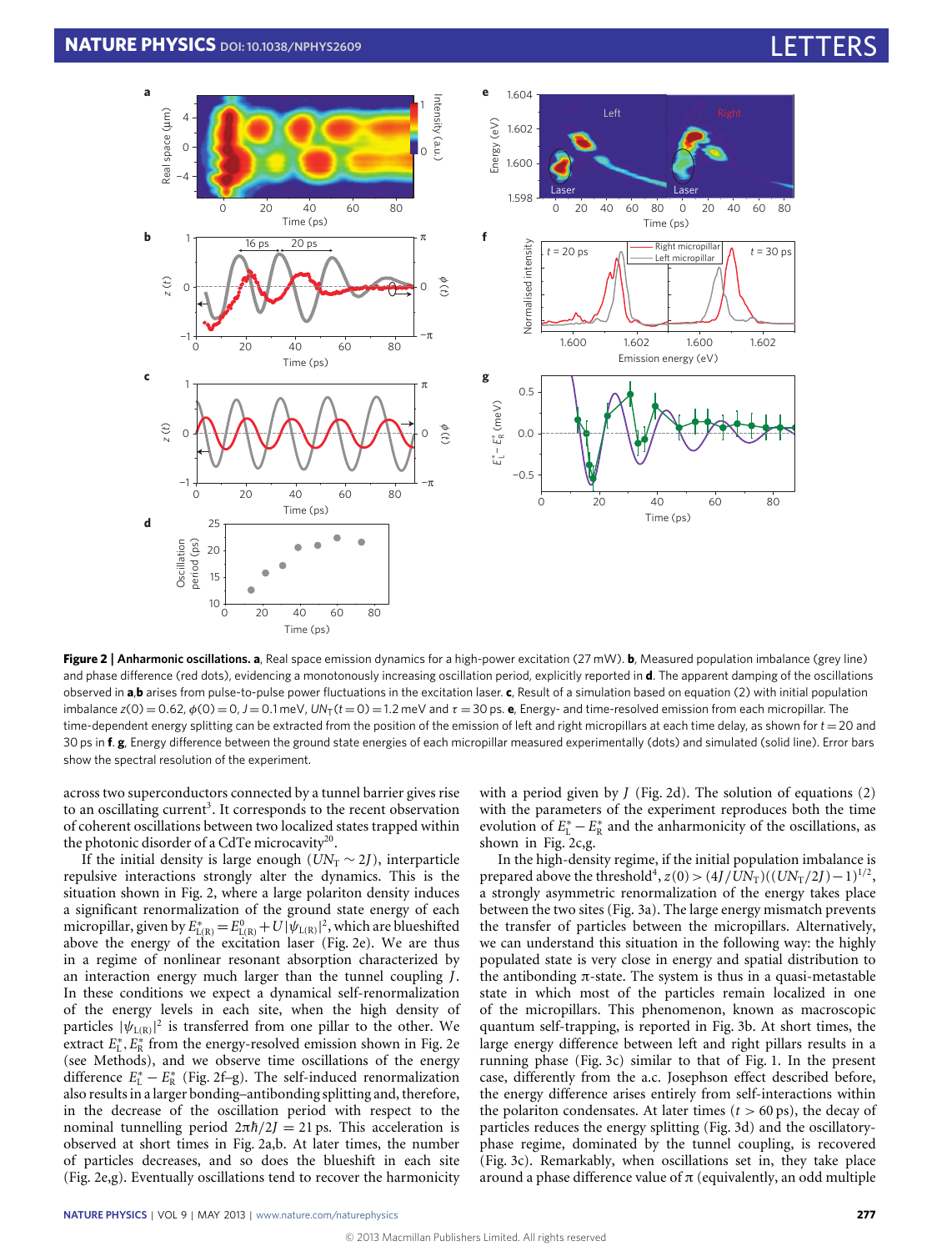

<span id="page-3-1"></span>**Figure 3** | **Macroscopic self-trapping. a**, Scheme of the renormalized energy levels at short-time (self-trapped) and long-time (harmonic oscillations) delays for a highly asymmetric excitation at high density. **b**, Measured dynamics of the emitted intensity. **c**, Time evolution of the population imbalance and phase difference. At short times particles are self-trapped in the right micropillar, and the phase difference  $\phi(t)$  increases linearly with time. At *t* ∼ 60 ps, the escape of particles out of the microcavity induces a transition to an oscillating regime around  $\phi = 15\pi$ . The red dotted line is an extrapolation of the phase evolution towards  $t = 0$ . **d**, Energy difference between the ground state of each micropillar extracted from the energy-resolved dynamics (see Suplementary Material). Error bars show the spectral resolution of the experiment. The energy difference is induced by the asymmetric polariton density. The transition from self-trapping to oscillations takes place when  $E_R^* - E_L^* \sim 2J$ .

of  $\pi$ ), a situation also reproduced by simulations of equations (2) (see Supplementary Information). The observed oscillations are probably damped owing to intensity fluctuations of the pump laser, resulting in fluctuations in the recovery time of the oscillations. This regime is different to the case depicted in [Fig.](#page-2-0) [2,](#page-2-0) where anharmonic oscillations take place around  $\phi = 0$ . Here, π-oscillations appear

naturally from the untrapping of the condensate from the quasiantibonding mode, which is characterized by  $\phi = \pi$ . The dynamical transition from self-trapping to π-oscillations can be obtained only thanks to the finite particle lifetime and cannot be easily realized in systems such as Josephson junctions with atomic condensates.

In our experiments we have taken advantage of the large particle– particle interactions originating from the excitonic component of polaritons to demonstrate macroscopic self-trapping in a photonic system. This result opens the way to highly nonlinear photonic phenomena such as polarization chaos<sup>[13](#page-4-10)</sup>, or spontaneous symmetry breaking and pitchfork bifurcations<sup>[17,](#page-4-14)[28](#page-4-24)[,29](#page-4-25)</sup>, expected to give rise to highly squeezed macroscopic states<sup>[14](#page-4-11)</sup>. By reducing the size of the system, the many-particle interactions evidenced here could be taken into the regime of single-photon nonlinearities<sup>[30,](#page-4-26)[31](#page-4-27)</sup>. Furthermore, the pair of coupled cavities we have used could be extended to arrays with minimal frequency dispersion, where photon fermionization<sup>[32,](#page-4-28)[33](#page-4-29)</sup> and the emergence of Bose–Hubbard physics $34-37$  $34-37$  have been predicted.

### **Methods**

**Sample and experimental set-up.** The planar sample was grown by molecular beam epitaxy and consists of a  $\lambda/2$  cavity sandwiched between two distributed Bragg reflectors containing 26 and 30 pairs, respectively, of  $Al_{0.95}Ga_{0.01}As$ ,  $Al_{0.20}Ga_{0.80}As \lambda/4$ layers. The structure contains 3 groups of 4 GaAs quantum wells of 70 Å width, located at the maxima of the electromagnetic field in the structure, resulting in a Rabi splitting of 15 meV. The quality factor of the etched structure is 16,000, resulting in a photon lifetime of 15 ps. As we perform the experiments in a polaritonic molecule with zero exciton-photon detuning, the polariton lifetime is extended up to 30 ps.

The polaritonic molecules are fabricated by dry etching of the planar structure. The basic building block of the molecule is a single round micropillar, which presents a set of discrete polariton levels arising from three-dimensional confinement. When two such micropillars spatially overlap, polaritons can tunnel from one micropillar to the other. The tunnel coupling is proportional to the overlap and can thus be engineered<sup>[8](#page-4-6)</sup>.

Excitation of the sample is performed with a 1.7 ps pulsed laser (repetition rate 82 MHz) resonant with the bonding and anti-bonding states. Its spectral width is 0.4 meV, which is larger than the bonding-antibonding splitting, thus allowing the preparation of a linear combination of both states<sup>[26](#page-4-22)</sup>. Simultaneously, it is smaller than the energy separation between the ground state and the first excited state in a single micropillar<sup>[22](#page-4-32)</sup>, and also smaller than the energy distance to the polariton reservoir (located 7.5 meV above). In our analysis we can thus ignore the excited states and only consider the ground state coupled modes.

The photoluminescence dynamics are recorded using a streak camera synchronized with the excitation laser, with a time resolution of 4 ps. Recorded images are the result of integration of several million realizations. The excitation pulse is linearly polarized along the long axis of the molecule and detection is performed in the orthogonal polarization. Despite the cross-polarized detection, stray light from the laser prevents access to the population imbalance and phase difference during the first few picoseconds.

**Measurement of the phase difference** φ**.** To measure the phase difference between the emissions from each micropillar, we use a Michelson interferometer. The real space emission of the molecule interferes with its mirror image at the entrance slit of a streak camera. In this way, we monitor interferences between the emission of one of the micropillars of the molecule and that of the other micropillar. Constructive/destructive interference appears depending on the phase difference between the emitted light from each micropillar, and also from the delay between the two arms of the interferometer. By varying the delay of one of the arms with a piezoelectric stage by 6π, we obtain an oscillating interference pattern from which we extract the phase difference  $\phi(t)$  at different delay times<sup>[20](#page-4-17)</sup> t.

**Energy-resolved emission.** To measure the energy of the emission, we image the micropillars on the entrance slit of a spectrometer placed in front of the streak camera. In this way we can measure the time evolution of the energy of the bonding  $(E_{\rm B}^*)$  and antibonding  $(E_{\rm AB}^*)$  states. From  $E_{\rm AB}^*-E_{\rm B}^*$  we can calculate the energy difference between the renormalized left and right sites  $E_{\text{L}}^{*}$ ,  $E_{\text{R}}^{*}$  using the expression  $E_L^* - E_R^* = \sqrt{(E_{AB}^* - E_B^*)^2 - 4J^2}$  (see Supplementary Information).

## Received 19 December 2012; accepted 15 March 2013; published online 21 April 2013

#### **References**

<span id="page-3-0"></span>1. Smerzi, A., Fantoni, S., Giovanazzi, S. & Shenoy, S. R. Quantum coherent atomic tunnelling between two trapped Bose–Einstein condensates. *Phys. Rev. Lett.* **79,** 4950–4953 (1997).